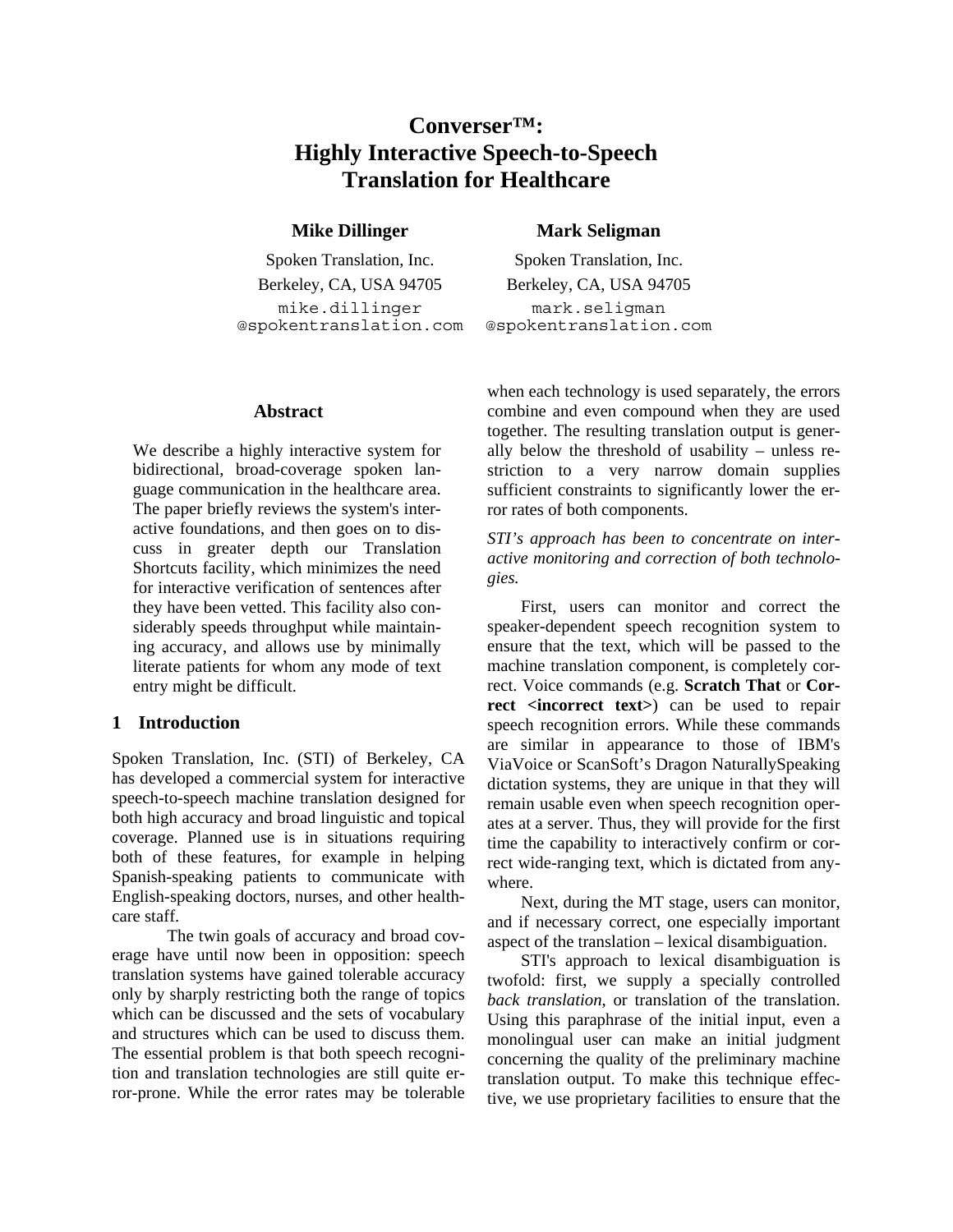lexical senses used during back translation are appropriate.

In addition, in case uncertainty remains about the correctness of a given word sense, we supply a proprietary set of Meaning  $Cues^{TM}$  – synonyms, definitions, etc. – which have been drawn from various resources, collated in a unique database (called SELECT™), and aligned with the respective lexica of the relevant machine translation systems. With these cues as guides, the user can select the preferred meaning from among those available. Automatic updates of translation and back translation then follow.

The result is an utterance, which has been monitored and perhaps repaired by the user at two levels – those of speech recognition and translation. By employing these interactive techniques while integrating state-of-the-art dictation and machine translation programs – we work with Dragon Naturally Speaking for speech recognition; with Word Magic MT (for the current Spanish system); and with ScanSoft for text-to-speech – we have been able to build the first commercial-grade speech-to-speech translation system which can achieve broad coverage without sacrificing accuracy.

#### **2 Translation Shortcuts**

In order to accumulate translations that have been verified by hand and to simplify interaction with the system, we have developed additional functionality called Translation Shortcuts™.

Shortcuts are designed to provide two main advantages:

First, re-verification of a given utterance is unnecessary. That is, once the translation of an utterance has been verified interactively, it can be saved for later reuse, simply by activating a **Save as Shortcut** button on the translation verification screen. The button gives access to a dialogue in which a convenient *Shortcut Category* for the Shortcut can be selected or created. At reuse time, no further verification will be required. (In addition to such dynamically created *Personal* Shortcuts, any number of prepackaged *Shared* Shortcuts can be included in the system.)

Second, access to stored Shortcuts is very quick, with little or no need for text entry. Several facilities contribute to meeting this design criterion.

• A *Shortcut Search* facility can retrieve a set of relevant Shortcuts given only keywords or the first few characters or words of a string. The desired Shortcut can then be executed with a single gesture (mouse click or stylus tap) or voice command.

NOTE: If no Shortcut is found, the system automatically gives access to the full power of broad-coverage, interactive speech translation. Thus, a seamless transition is provided between Shortcuts and full translation.

• A *Translation Shortcuts Browser* is provided, so that users can find needed Shortcuts by traversing a tree of Shortcut categories. Using this interface, users can execute Shortcuts even if their ability to input text is quite limited, e.g. by tapping or clicking alone.

The demonstration will show the Shortcut Search and Shortcuts Browser facilities in use. Points to notice:

• The Translation Shortcuts Panel contains the Translation Shortcuts Browser, split into two main areas, Shortcuts Categories (above) and Shortcuts List (below).

• The Categories section of the Panel shows the current selected category, for example **Conversation**, which contains everyday expressions. This category has a **Staff** subcategory, containing expressions most likely to be used by healthcare staff members. There is also a **Patients** subcategory, used for patient responses. Such categories as **Administrative topics** and **Patient's Current Condition** are also available; and new ones can be freely created.

• Below the Categories section is the Shortcuts List section, containing a scrollable list of alphabetized Shortcuts. (Various other sorting criteria will be available in the future, e.g. sorting by frequency of use, recency, etc.)

• Double clicking on any visible Shortcut in the List will execute it. Clicking once will select and highlight a Shortcut. Typing **Enter** will execute the currently highlighted Shortcut, if any.

• It is possible to automatically relate options for a patient's response to the previous staff member's utterance, e.g. by automatically going to the sibling **Patient** subcategory if the prompt was given from the **Staff** subcategory.

Because the Shortcuts Browser can be used without text entry, simply by pointing and clicking, it enables responses by minimally literate users. In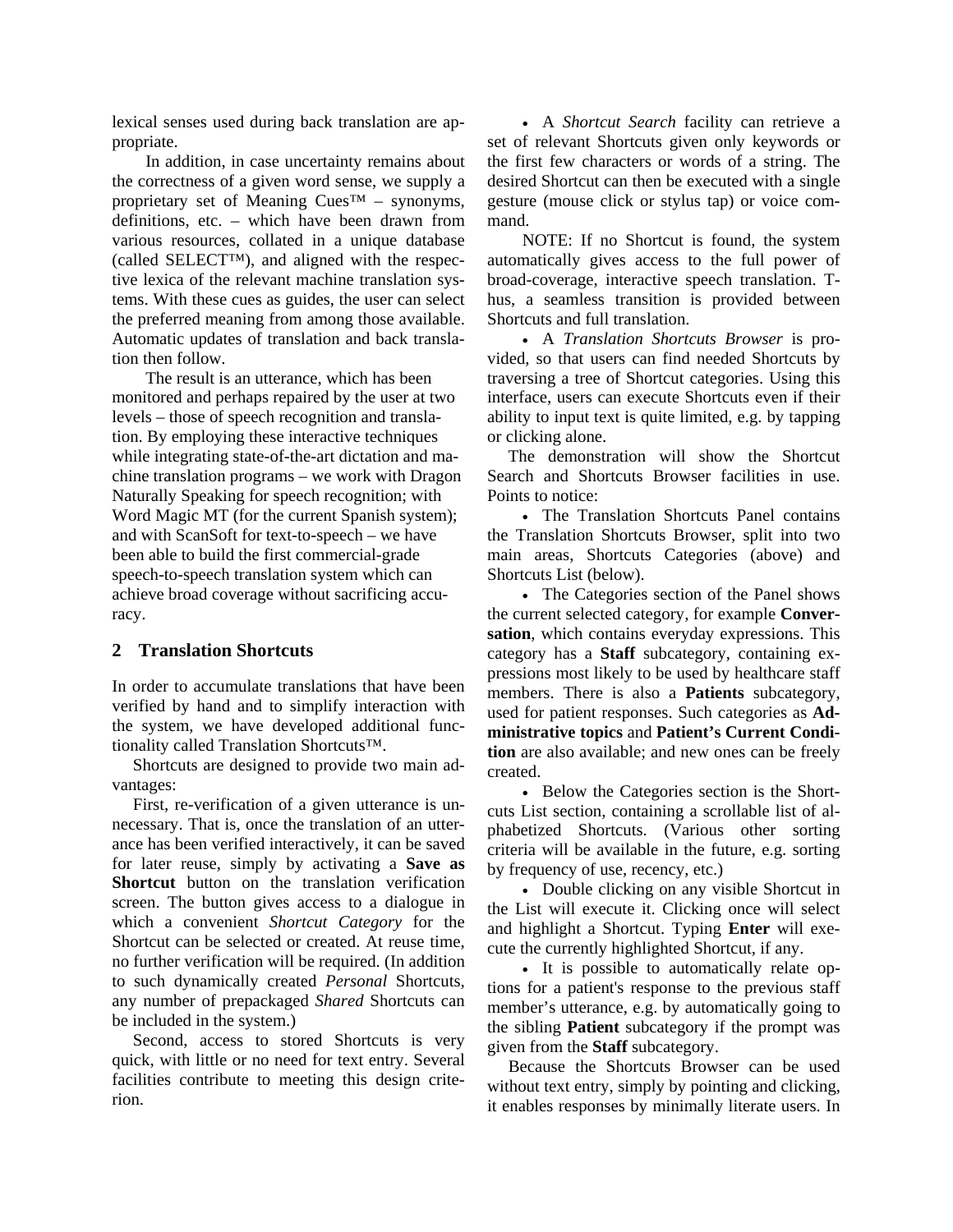the future, we plan to enable use even by completely illiterate users, through two devices: we will enable automatic pronunciation of Shortcuts and categories in the Shortcuts Browser via text-tospeech, so that these elements can in effect be read aloud to illiterate users; and we will augment Shared Shortcuts with pictorial symbols, as clues to their meaning.

A final point concerning the Shortcuts Browser: it can be operated entirely by voice commands, although this mode is more likely to be useful to staff members than to patients.

We turn our attention now to the Input Window, which does double duty for Shortcut Search and arbitrary text entry for full translation. We will consider the search facility first.

• Shortcuts Search begins automatically as soon as text is entered by any means – voice, handwriting, touch screen, or standard keyboard – into the Input Window.

• The **Shortcuts Drop-down Menu** appears just below the Input Window, as soon as there are results to be shown. The user can enter a few words at a time, and the drop-down menu will perform keyword-based searches and present the changing results dynamically.

• The results are sorted alphabetically. Various other sorting possibilities may be useful: by frequency of use, proportion of matched words, etc.

• The highest priority Shortcut according to the specified sorting procedure can be highlighted for instant execution.

• Highlighting in the drop-down menu is synchronized with that of the Shortcuts list in the Shortcuts Panel.

• Arrow keys or voice commands can be used to navigate the drop-down menu.

• If the user goes on to enter the exact text of any Shortcut, e.g. "Good morning," a message will show that this is in fact a Shortcut, so that verification will not be necessary. However, final text not matching a Shortcut, e.g. "Good job," will be passed to the routines for full translation with verification.

### **3 Future developments**

We have already mentioned plans to augment the Translation Shortcuts facility with text-to-speech and iconic pictures, thus moving closer to a system

suitable for communication with completely illiterate or incapacitated patients.

Additional future directions follow.

• **Server-based architectures:** We plan to move toward completely or partially server-based arrangements, in which only a very thin client software application – for example, a web interface – will run on the client device. Such architectures will permit delivery of our system on smart phones in the Blackberry or Treo class. Delivery on handhelds will considerably diminish the issues of physical awkwardness discussed above, and anytime/anywhere/any-device access to the system will considerably enlarge its range of uses.

• **Pooling Translation Shortcuts:** As explained above, the current system now supports both Personal (do-it-yourself) and Shared (prepackaged) Translation Shortcuts. As yet, however, there are no facilities to facilitate pooling of Personal Shortcuts among users, e.g. those in a working group. In the future, we will add facilities for exporting and importing shortcuts.

• **Translation memory:** Translation Shortcuts can be seen as a variant of Translation Memory, a facility that remembers past successful translations so as to circumvent error-prone reprocessing. However, at present, we save Shortcuts only when explicitly ordered. If all other successful translations were saved, there would soon be far too many to navigate effectively in the Translation Shortcuts Browser. In the future, however, we could in fact record these translations in the background, so that there would be no need to re-verify new input that matched against them. Messages would advise the user that verification was being bypassed in case of a match.

• **Additional languages:** The full SLT system described here is presently operational only for bidirectional translation between English and Spanish. We expect to expand the system to Mandarin Chinese next. Limited working prototypes now exist for Japanese and German, though we expect these languages to be most useful in application fields other than healthcare.

# **4 Conclusion**

We have described a highly interactive system for bidirectional, broad-coverage spoken language communication in the healthcare area. The paper has briefly reviewed the system's interactive foun